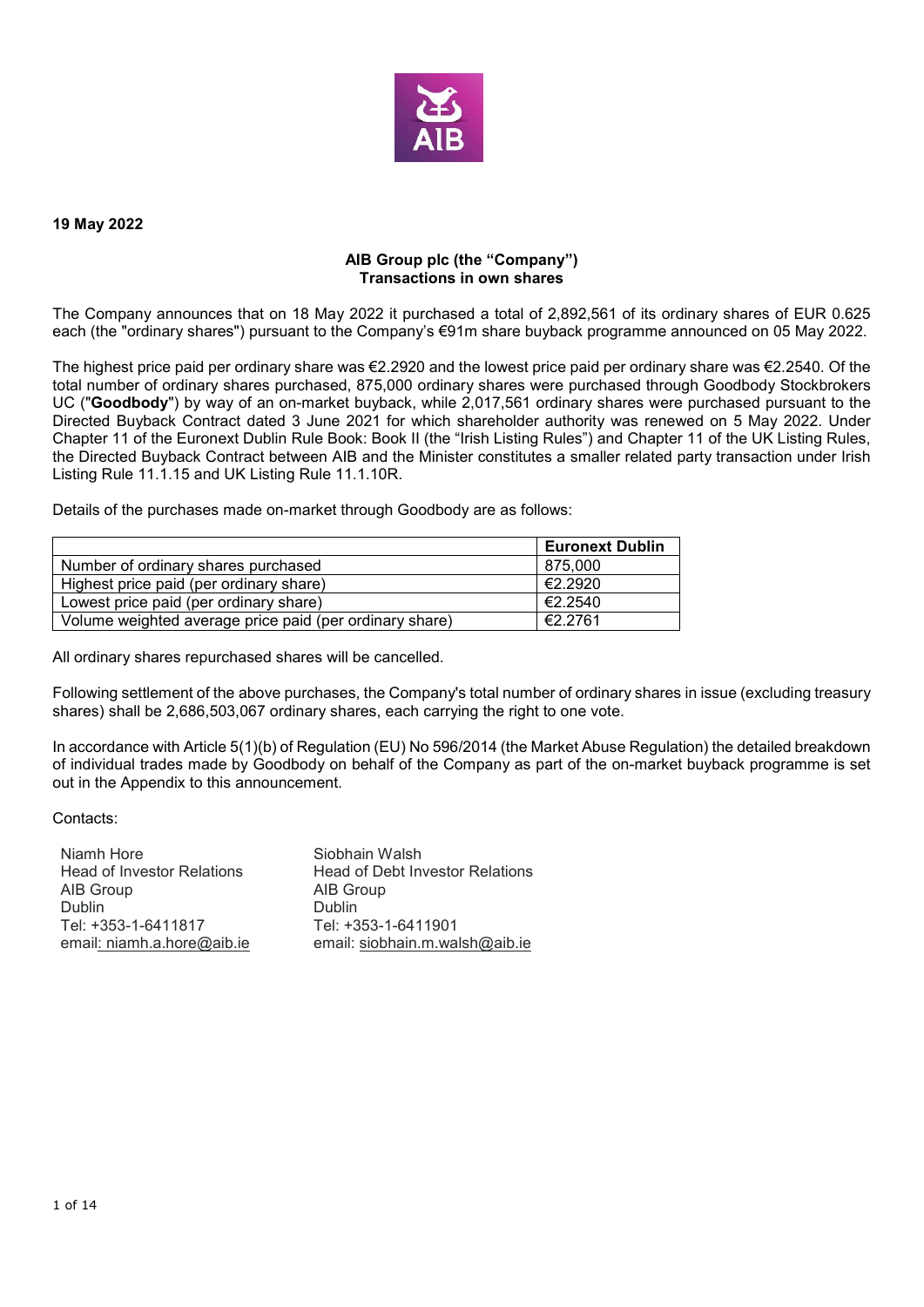# **Appendix**

## **Transaction Details**

| <b>Issuer Name</b>       | AIB Group plc            |
|--------------------------|--------------------------|
| LEI                      | 635400AKJBGNS5WNQL34     |
| <b>ISIN</b>              | IE00BF0L3536             |
| <b>Intermediary Name</b> | Goodbody Stockbrokers UC |
| <b>Intermediary Code</b> | GDBSIE21XXX              |
| <b>Timezone</b>          | <b>GMT</b>               |
| <b>Currency</b>          | <b>FUR</b>               |

### **Euronext Dublin**

| <b>Number of Shares</b> | <b>Price per Share (EUR)</b> | <b>Trading venue</b> | <b>Time</b> | of Transaction          |
|-------------------------|------------------------------|----------------------|-------------|-------------------------|
|                         |                              |                      | transaction | <b>Reference Number</b> |
| 3,006                   | 2.2680                       | <b>XDUB</b>          | 08:23:53    | 00026384642TRDU1        |
| 95                      | 2.2680                       | <b>XDUB</b>          | 08:23:53    | 00026384641TRDU1        |
| 2,489                   | 2.2680                       | <b>XDUB</b>          | 08:25:17    | 00026384675TRDU1        |
| 95                      | 2.2680                       | <b>XDUB</b>          | 08:25:17    | 00026384674TRDU1        |
| 1,667                   | 2.2640                       | <b>XDUB</b>          | 08:25:18    | 00026384678TRDU1        |
| 643                     | 2.2640                       | <b>XDUB</b>          | 08:25:18    | 00026384677TRDU1        |
| 1,667                   | 2.2640                       | <b>XDUB</b>          | 08:25:18    | 00026384676TRDU1        |
| 1,727                   | 2.2640                       | <b>XDUB</b>          | 08:29:53    | 00026384813TRDU1        |
| 1,947                   | 2.2640                       | <b>XDUB</b>          | 08:29:53    | 00026384812TRDU1        |
| 2,864                   | 2.2640                       | <b>XDUB</b>          | 08:29:53    | 00026384811TRDU1        |
| 436                     | 2.2640                       | <b>XDUB</b>          | 08:29:53    | 00026384817TRDU1        |
| 65                      | 2.2640                       | <b>XDUB</b>          | 08:29:53    | 00026384816TRDU1        |
| 1,459                   | 2.2640                       | <b>XDUB</b>          | 08:29:53    | 00026384815TRDU1        |
| 203                     | 2.2640                       | <b>XDUB</b>          | 08:29:53    | 00026384814TRDU1        |
| 177                     | 2.2640                       | <b>XDUB</b>          | 08:29:53    | 00026384818TRDU1        |
| 912                     | 2.2600                       | <b>XDUB</b>          | 08:32:05    | 00026384871TRDU1        |
| 846                     | 2.2600                       | <b>XDUB</b>          | 08:32:05    | 00026384870TRDU1        |
| 1,113                   | 2.2600                       | <b>XDUB</b>          | 08:32:05    | 00026384869TRDU1        |
| 2,025                   | 2.2600                       | <b>XDUB</b>          | 08:32:05    | 00026384868TRDU1        |
| 1,840                   | 2.2600                       | <b>XDUB</b>          | 08:32:05    | 00026384867TRDU1        |
| 2,025                   | 2.2600                       | <b>XDUB</b>          | 08:32:05    | 00026384866TRDU1        |
| 4,157                   | 2.2600                       | <b>XDUB</b>          | 08:32:05    | 00026384865TRDU1        |
| 846                     | 2.2600                       | <b>XDUB</b>          | 08:32:05    | 00026384872TRDU1        |
| 24                      | 2.2820                       | <b>XDUB</b>          | 09:02:27    | 00026385256TRDU1        |
| 1,655                   | 2.2820                       | <b>XDUB</b>          | 09:02:27    | 00026385255TRDU1        |
| 1,562                   | 2.2820                       | <b>XDUB</b>          | 09:02:27    | 00026385254TRDU1        |
| 822                     | 2.2820                       | <b>XDUB</b>          | 09:02:27    | 00026385257TRDU1        |
| 1,810                   | 2.2840                       | <b>XDUB</b>          | 09:03:23    | 00026385288TRDU1        |
| 2,201                   | 2.2840                       | <b>XDUB</b>          | 09:03:23    | 00026385287TRDU1        |
| 1,683                   | 2.2840                       | <b>XDUB</b>          | 09:03:23    | 00026385286TRDU1        |
| 31,998                  | 2.2880                       | <b>XDUB</b>          | 09:04:33    | 00026385321TRDU1        |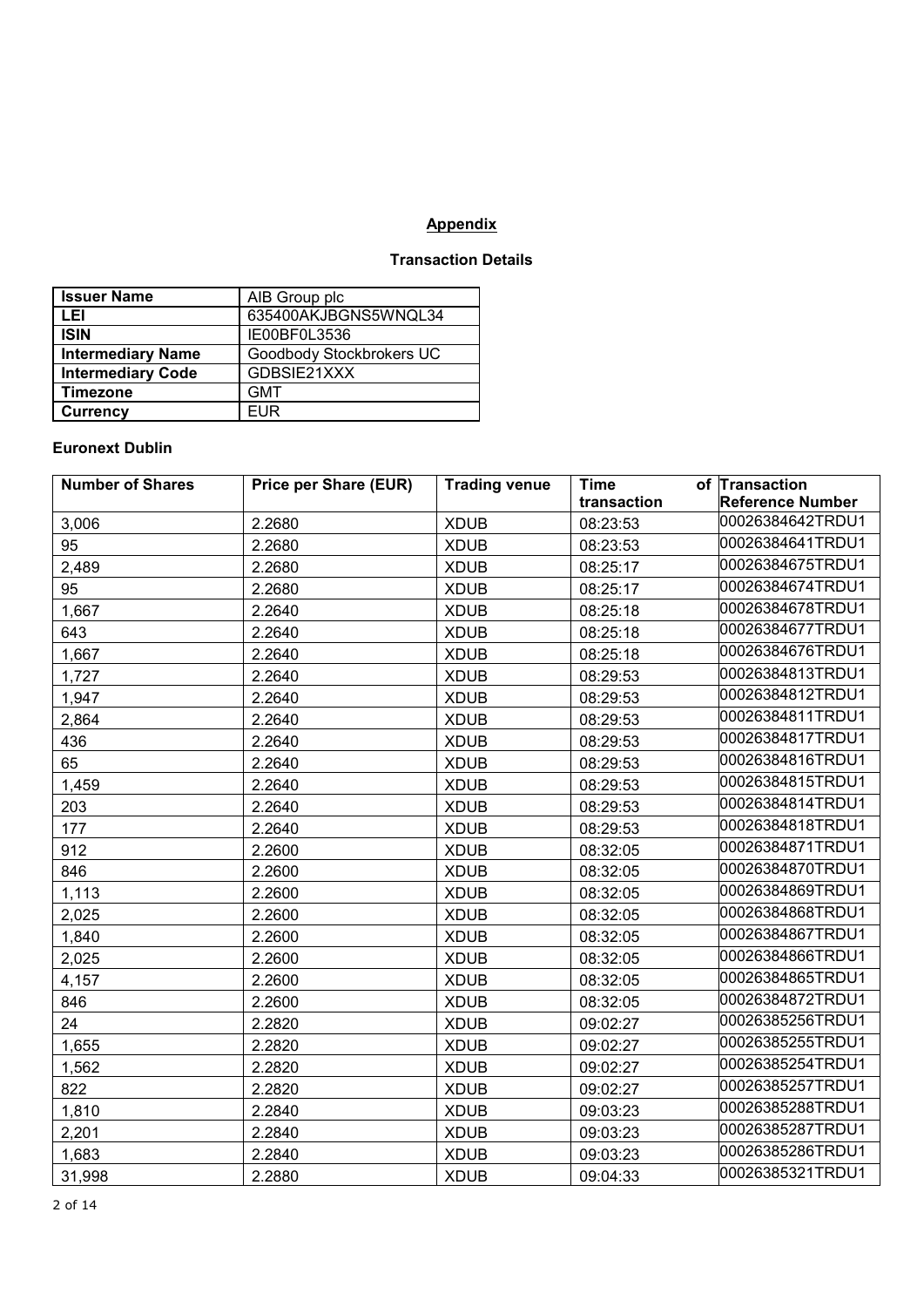| 3,834 | 2.2880 | <b>XDUB</b> | 09:04:33 | 00026385320TRDU1 |
|-------|--------|-------------|----------|------------------|
| 1,961 | 2.2860 | <b>XDUB</b> | 09:04:33 | 00026385328TRDU1 |
| 1,330 | 2.2860 | <b>XDUB</b> | 09:04:33 | 00026385327TRDU1 |
| 3,499 | 2.2860 | <b>XDUB</b> | 09:04:33 | 00026385326TRDU1 |
| 1,910 | 2.2860 | <b>XDUB</b> | 09:04:33 | 00026385325TRDU1 |
| 1,632 | 2.2860 | <b>XDUB</b> | 09:04:33 | 00026385330TRDU1 |
| 784   | 2.2860 | <b>XDUB</b> | 09:04:33 | 00026385329TRDU1 |
| 1,506 | 2.2840 | <b>XDUB</b> | 09:12:59 | 00026385468TRDU1 |
| 1,593 | 2.2840 | <b>XDUB</b> | 09:12:59 | 00026385467TRDU1 |
| 392   | 2.2840 | <b>XDUB</b> | 09:14:54 | 00026385490TRDU1 |
| 2,377 | 2.2840 | <b>XDUB</b> | 09:14:54 | 00026385489TRDU1 |
| 71    | 2.2840 | <b>XDUB</b> | 09:16:37 | 00026385511TRDU1 |
| 1,355 | 2.2840 | <b>XDUB</b> | 09:16:37 | 00026385510TRDU1 |
| 1,620 | 2.2840 | <b>XDUB</b> | 09:16:37 | 00026385509TRDU1 |
| 199   | 2.2840 | <b>XDUB</b> | 09:18:27 | 00026385532TRDU1 |
| 819   | 2.2840 | <b>XDUB</b> | 09:18:27 | 00026385531TRDU1 |
| 1,594 | 2.2840 | <b>XDUB</b> | 09:18:27 | 00026385530TRDU1 |
| 2,657 | 2.2840 | <b>XDUB</b> | 09:20:14 | 00026385539TRDU1 |
| 84    | 2.2840 | <b>XDUB</b> | 09:21:57 | 00026385549TRDU1 |
| 1,425 | 2.2840 | <b>XDUB</b> | 09:21:57 | 00026385548TRDU1 |
| 1,312 | 2.2840 | <b>XDUB</b> | 09:21:57 | 00026385547TRDU1 |
| 2,607 | 2.2780 | <b>XDUB</b> | 09:22:56 | 00026385598TRDU1 |
| 3,360 | 2.2780 | <b>XDUB</b> | 09:22:56 | 00026385597TRDU1 |
| 3,595 | 2.2780 | <b>XDUB</b> | 09:22:56 | 00026385596TRDU1 |
| 3,513 | 2.2780 | <b>XDUB</b> | 09:22:56 | 00026385595TRDU1 |
| 635   | 2.2780 | <b>XDUB</b> | 09:22:56 | 00026385594TRDU1 |
| 3,224 | 2.2780 | <b>XDUB</b> | 09:22:56 | 00026385593TRDU1 |
| 2,567 | 2.2680 | <b>XDUB</b> | 09:33:30 | 00026385781TRDU1 |
| 2,036 | 2.2680 | <b>XDUB</b> | 09:33:30 | 00026385785TRDU1 |
| 2,925 | 2.2680 | <b>XDUB</b> | 09:33:30 | 00026385784TRDU1 |
| 1,356 | 2.2680 | <b>XDUB</b> | 09:33:30 | 00026385783TRDU1 |
| 564   | 2.2680 | <b>XDUB</b> | 09:33:30 | 00026385782TRDU1 |
| 490   | 2.2660 | <b>XDUB</b> | 09:33:30 | 00026385786TRDU1 |
| 1,985 | 2.2600 | <b>XDUB</b> | 09:36:10 | 00026385815TRDU1 |
| 1,057 | 2.2600 | <b>XDUB</b> | 09:36:10 | 00026385814TRDU1 |
| 62    | 2.2560 | <b>XDUB</b> | 09:37:34 | 00026385862TRDU1 |
| 188   | 2.2580 | <b>XDUB</b> | 09:42:15 | 00026385904TRDU1 |
| 2,243 | 2.2580 | <b>XDUB</b> | 09:42:32 | 00026385920TRDU1 |
| 1,016 | 2.2580 | <b>XDUB</b> | 09:43:47 | 00026385967TRDU1 |
| 41    | 2.2580 | <b>XDUB</b> | 09:43:47 | 00026385966TRDU1 |
| 3,154 | 2.2580 | <b>XDUB</b> | 09:43:47 | 00026385965TRDU1 |
| 1,374 | 2.2580 | <b>XDUB</b> | 09:43:47 | 00026385964TRDU1 |
| 2,578 | 2.2580 | <b>XDUB</b> | 09:43:47 | 00026385969TRDU1 |
| 2,431 | 2.2580 | <b>XDUB</b> | 09:43:47 | 00026385968TRDU1 |
| 1,435 | 2.2540 | <b>XDUB</b> | 09:49:21 | 00026386031TRDU1 |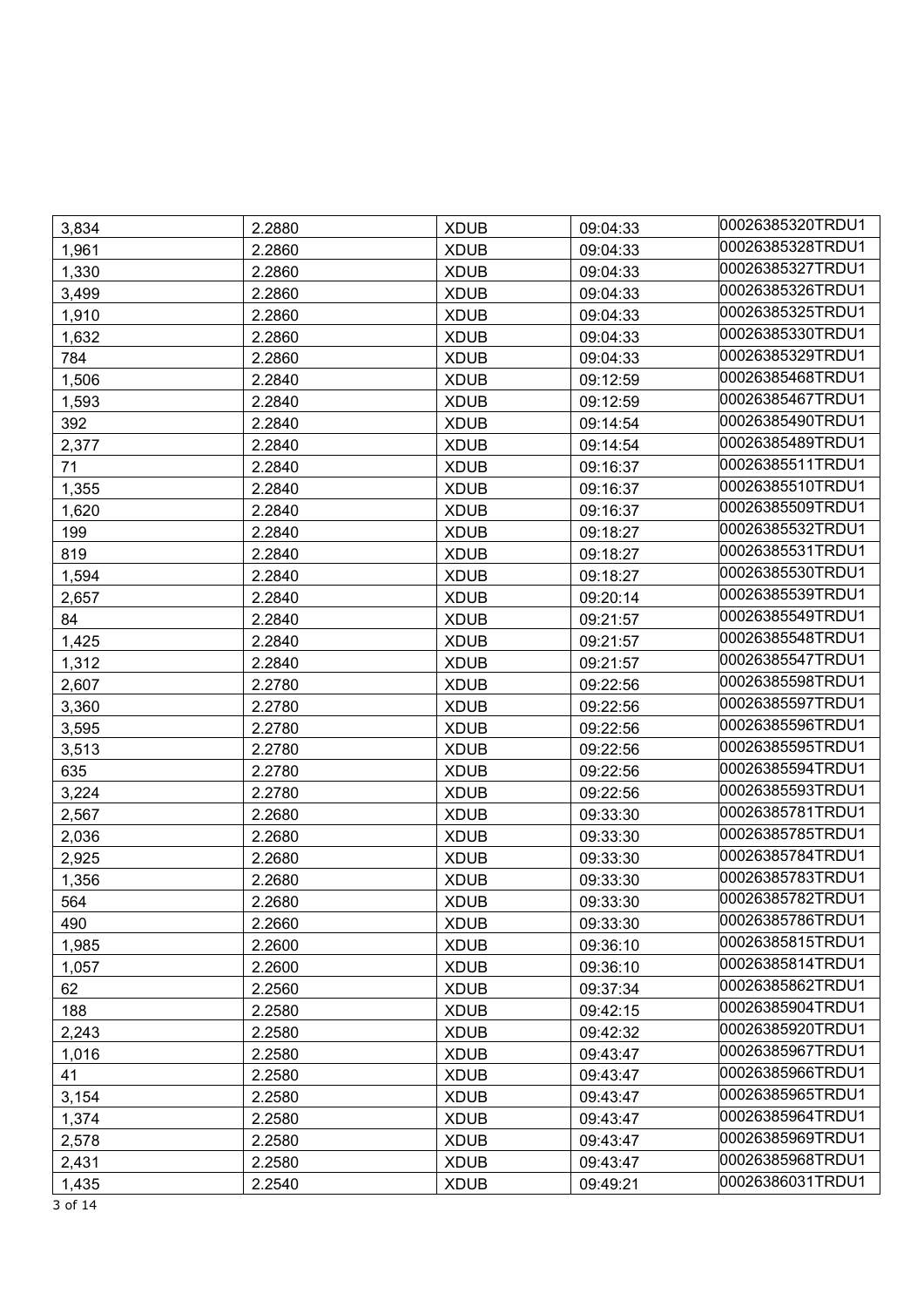| 3,815 | 2.2540 | <b>XDUB</b> | 09:49:21 | 00026386030TRDU1 |
|-------|--------|-------------|----------|------------------|
| 1,955 | 2.2540 | <b>XDUB</b> | 09:49:21 | 00026386029TRDU1 |
| 3,130 | 2.2540 | <b>XDUB</b> | 09:49:21 | 00026386028TRDU1 |
| 1,746 | 2.2580 | <b>XDUB</b> | 10:00:05 | 00026386261TRDU1 |
| 1,310 | 2.2580 | <b>XDUB</b> | 10:00:05 | 00026386260TRDU1 |
| 2,566 | 2.2580 | <b>XDUB</b> | 10:00:05 | 00026386259TRDU1 |
| 1,310 | 2.2580 | <b>XDUB</b> | 10:00:05 | 00026386258TRDU1 |
| 2,566 | 2.2580 | <b>XDUB</b> | 10:00:05 | 00026386257TRDU1 |
| 1,937 | 2.2580 | <b>XDUB</b> | 10:00:05 | 00026386256TRDU1 |
| 1,027 | 2.2580 | <b>XDUB</b> | 10:00:05 | 00026386255TRDU1 |
| 1,113 | 2.2580 | <b>XDUB</b> | 10:00:05 | 00026386254TRDU1 |
| 1,539 | 2.2580 | <b>XDUB</b> | 10:00:05 | 00026386253TRDU1 |
| 2,849 | 2.2580 | <b>XDUB</b> | 10:00:05 | 00026386252TRDU1 |
| 1,636 | 2.2600 | <b>XDUB</b> | 10:09:43 | 00026386384TRDU1 |
| 113   | 2.2600 | <b>XDUB</b> | 10:09:46 | 00026386387TRDU1 |
| 1,000 | 2.2600 | <b>XDUB</b> | 10:09:46 | 00026386386TRDU1 |
| 871   | 2.2640 | <b>XDUB</b> | 10:14:08 | 00026386457TRDU1 |
| 723   | 2.2680 | <b>XDUB</b> | 10:22:56 | 00026386539TRDU1 |
| 713   | 2.2680 | <b>XDUB</b> | 10:22:56 | 00026386540TRDU1 |
| 708   | 2.2680 | <b>XDUB</b> | 10:26:00 | 00026386581TRDU1 |
| 3,233 | 2.2680 | <b>XDUB</b> | 10:26:00 | 00026386580TRDU1 |
| 3,233 | 2.2680 | <b>XDUB</b> | 10:26:00 | 00026386582TRDU1 |
| 3,800 | 2.2700 | <b>XDUB</b> | 10:26:50 | 00026386588TRDU1 |
| 1,599 | 2.2700 | <b>XDUB</b> | 10:26:50 | 00026386587TRDU1 |
| 4,917 | 2.2700 | <b>XDUB</b> | 10:26:50 | 00026386586TRDU1 |
| 541   | 2.2680 | <b>XDUB</b> | 10:26:50 | 00026386592TRDU1 |
| 6,108 | 2.2680 | <b>XDUB</b> | 10:26:50 | 00026386591TRDU1 |
| 3,233 | 2.2680 | <b>XDUB</b> | 10:26:50 | 00026386590TRDU1 |
| 3,233 | 2.2680 | <b>XDUB</b> | 10:26:50 | 00026386589TRDU1 |
| 1,766 | 2.2680 | <b>XDUB</b> | 10:26:50 | 00026386594TRDU1 |
| 2,086 | 2.2680 | <b>XDUB</b> | 10:26:50 | 00026386593TRDU1 |
| 1,108 | 2.2660 | <b>XDUB</b> | 10:38:18 | 00026386670TRDU1 |
| 5,295 | 2.2660 | <b>XDUB</b> | 10:38:18 | 00026386669TRDU1 |
| 3,569 | 2.2660 | <b>XDUB</b> | 10:38:18 | 00026386668TRDU1 |
| 3,244 | 2.2660 | <b>XDUB</b> | 10:38:18 | 00026386666TRDU1 |
| 607   | 2.2640 | <b>XDUB</b> | 10:40:54 | 00026386682TRDU1 |
| 2,143 | 2.2640 | <b>XDUB</b> | 10:40:54 | 00026386683TRDU1 |
| 2,947 | 2.2800 | <b>XDUB</b> | 10:51:17 | 00026386766TRDU1 |
| 66    | 2.2800 | <b>XDUB</b> | 10:51:17 | 00026386765TRDU1 |
| 2,982 | 2.2840 | <b>XDUB</b> | 10:52:28 | 00026386785TRDU1 |
| 1,697 | 2.2840 | <b>XDUB</b> | 10:54:25 | 00026386789TRDU1 |
| 1,062 | 2.2840 | <b>XDUB</b> | 10:54:25 | 00026386788TRDU1 |
| 1,966 | 2.2820 | <b>XDUB</b> | 10:55:50 | 00026386801TRDU1 |
| 1,966 | 2.2820 | <b>XDUB</b> | 10:56:27 | 00026386809TRDU1 |
| 1,966 | 2.2820 | <b>XDUB</b> | 10:56:27 | 00026386810TRDU1 |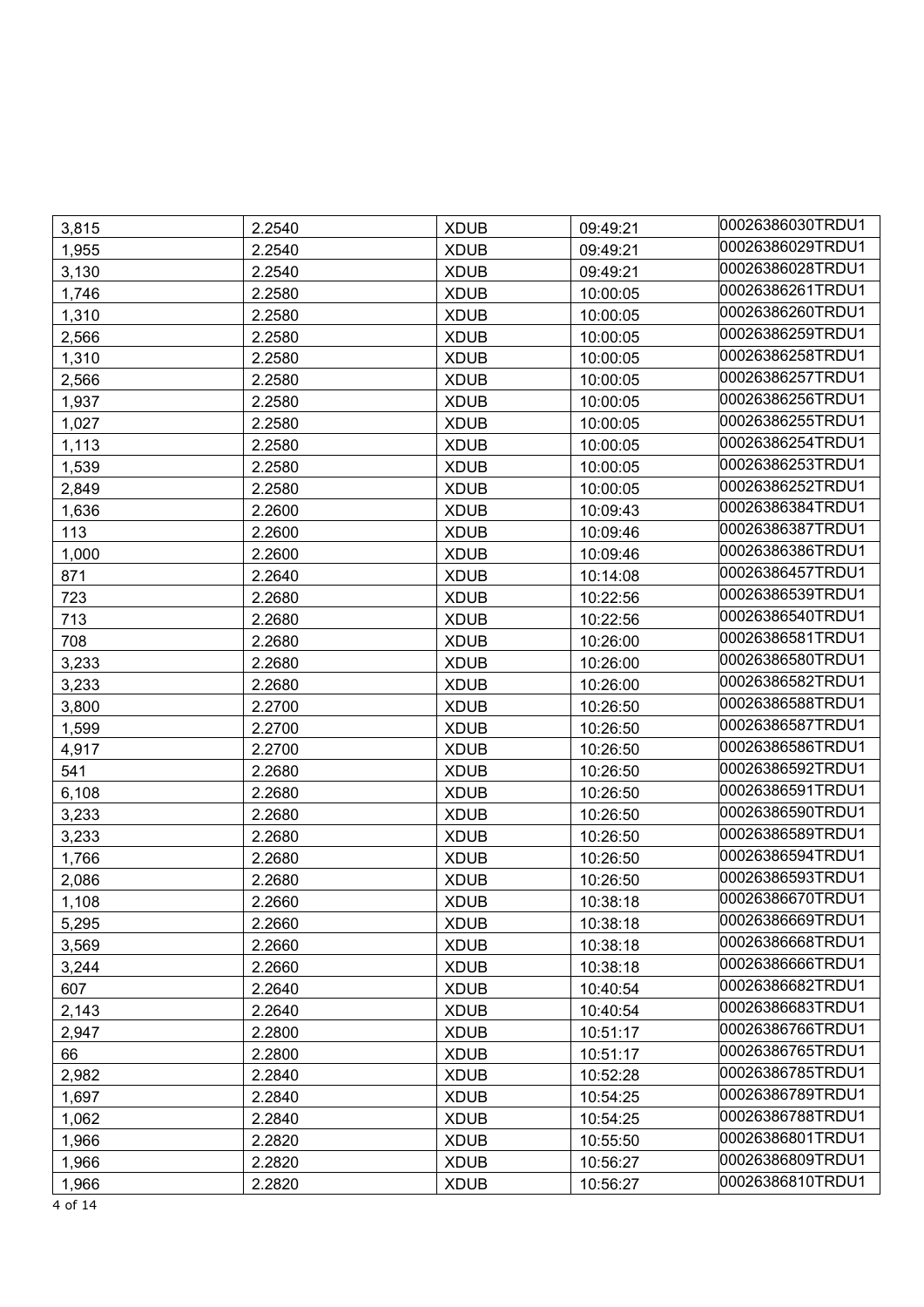| 1,599  | 2.2880 | <b>XDUB</b> | 11:01:25 | 00026386863TRDU1 |
|--------|--------|-------------|----------|------------------|
| 1,337  | 2.2880 | <b>XDUB</b> | 11:01:25 | 00026386862TRDU1 |
| 79     | 2.2880 | <b>XDUB</b> | 11:01:25 | 00026386861TRDU1 |
| 2,857  | 2.2880 | <b>XDUB</b> | 11:02:45 | 00026386881TRDU1 |
| 79     | 2.2880 | <b>XDUB</b> | 11:02:45 | 00026386880TRDU1 |
| 2,750  | 2.2880 | <b>XDUB</b> | 11:04:38 | 00026386889TRDU1 |
| 79     | 2.2880 | <b>XDUB</b> | 11:04:38 | 00026386888TRDU1 |
| 850    | 2.2920 | <b>XDUB</b> | 11:06:47 | 00026386898TRDU1 |
| 5,633  | 2.2880 | <b>XDUB</b> | 11:06:48 | 00026386900TRDU1 |
| 81     | 2.2880 | <b>XDUB</b> | 11:06:48 | 00026386899TRDU1 |
| 743    | 2.2880 | <b>XDUB</b> | 11:06:48 | 00026386903TRDU1 |
| 185    | 2.2880 | <b>XDUB</b> | 11:06:48 | 00026386902TRDU1 |
| 185    | 2.2880 | <b>XDUB</b> | 11:06:48 | 00026386901TRDU1 |
| 1,009  | 2.2880 | <b>XDUB</b> | 11:06:49 | 00026386904TRDU1 |
| 436    | 2.2880 | <b>XDUB</b> | 11:06:53 | 00026386905TRDU1 |
| 233    | 2.2880 | <b>XDUB</b> | 11:12:02 | 00026386947TRDU1 |
| 2,697  | 2.2880 | <b>XDUB</b> | 11:13:59 | 00026386961TRDU1 |
| 2,445  | 2.2880 | <b>XDUB</b> | 11:15:40 | 00026386973TRDU1 |
| 2,710  | 2.2880 | <b>XDUB</b> | 11:19:52 | 00026387020TRDU1 |
| 2,601  | 2.2880 | <b>XDUB</b> | 11:20:58 | 00026387031TRDU1 |
| 12,918 | 2.2880 | <b>XDUB</b> | 11:20:58 | 00026387030TRDU1 |
| 999    | 2.2860 | <b>XDUB</b> | 11:20:58 | 00026387033TRDU1 |
| 1,602  | 2.2860 | <b>XDUB</b> | 11:20:58 | 00026387032TRDU1 |
| 3,134  | 2.2780 | <b>XDUB</b> | 11:30:14 | 00026387088TRDU1 |
| 2,901  | 2.2740 | <b>XDUB</b> | 11:35:44 | 00026387158TRDU1 |
| 2,898  | 2.2740 | <b>XDUB</b> | 11:35:44 | 00026387154TRDU1 |
| 2,947  | 2.2760 | <b>XDUB</b> | 11:35:44 | 00026387157TRDU1 |
| 3,041  | 2.2760 | <b>XDUB</b> | 11:35:44 | 00026387156TRDU1 |
| 2,947  | 2.2760 | <b>XDUB</b> | 11:35:44 | 00026387155TRDU1 |
| 2,812  | 2.2860 | <b>XDUB</b> | 11:48:36 | 00026387335TRDU1 |
| 2,791  | 2.2860 | <b>XDUB</b> | 11:50:14 | 00026387339TRDU1 |
| 2,833  | 2.2880 | <b>XDUB</b> | 11:52:56 | 00026387384TRDU1 |
| 1,536  | 2.2880 | <b>XDUB</b> | 11:54:56 | 00026387402TRDU1 |
| 1,113  | 2.2880 | <b>XDUB</b> | 11:54:56 | 00026387401TRDU1 |
| 2,832  | 2.2880 | <b>XDUB</b> | 11:56:53 | 00026387444TRDU1 |
| 2,585  | 2.2840 | <b>XDUB</b> | 11:57:04 | 00026387451TRDU1 |
| 2,682  | 2.2840 | <b>XDUB</b> | 11:57:04 | 00026387450TRDU1 |
| 57     | 2.2820 | <b>XDUB</b> | 11:57:04 | 00026387452TRDU1 |
| 827    | 2.2820 | <b>XDUB</b> | 11:57:04 | 00026387453TRDU1 |
| 3,565  | 2.2820 | <b>XDUB</b> | 12:03:42 | 00026387595TRDU1 |
| 2,032  | 2.2820 | <b>XDUB</b> | 12:09:29 | 00026387650TRDU1 |
| 2,649  | 2.2820 | <b>XDUB</b> | 12:09:29 | 00026387649TRDU1 |
| 2,545  | 2.2820 | <b>XDUB</b> | 12:09:29 | 00026387648TRDU1 |
| 2,545  | 2.2820 | <b>XDUB</b> | 12:09:29 | 00026387647TRDU1 |
| 610    | 2.2820 | <b>XDUB</b> | 12:09:29 | 00026387646TRDU1 |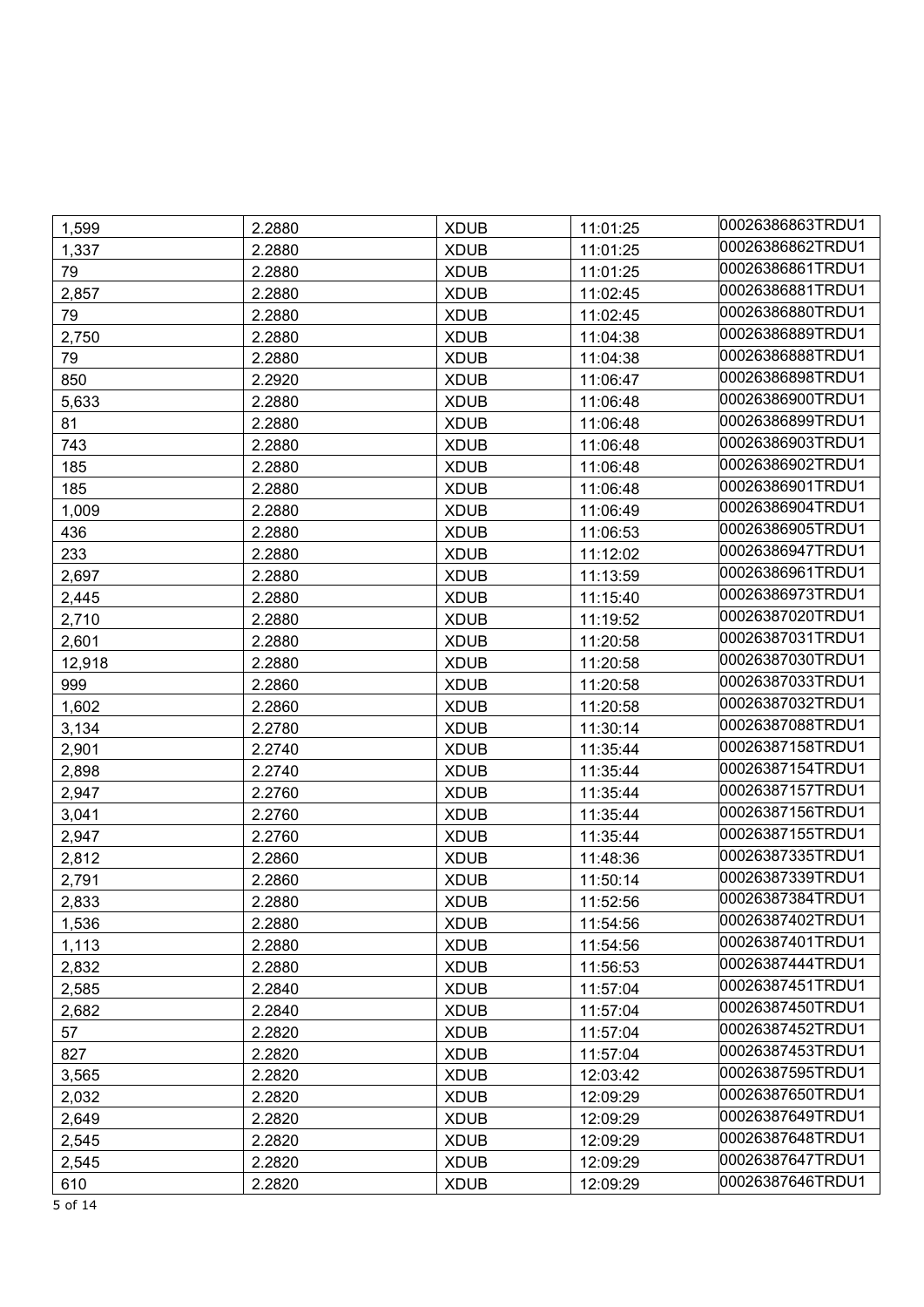| 2,582 | 2.2820 | <b>XDUB</b> | 12:09:29 | 00026387645TRDU1 |
|-------|--------|-------------|----------|------------------|
| 3,985 | 2.2760 | <b>XDUB</b> | 12:11:27 | 00026387665TRDU1 |
| 2,060 | 2.2760 | <b>XDUB</b> | 12:11:27 | 00026387664TRDU1 |
| 39    | 2.2760 | <b>XDUB</b> | 12:15:37 | 00026387706TRDU1 |
| 1,426 | 2.2760 | <b>XDUB</b> | 12:15:37 | 00026387705TRDU1 |
| 86    | 2.2760 | <b>XDUB</b> | 12:15:37 | 00026387707TRDU1 |
| 632   | 2.2780 | <b>XDUB</b> | 12:24:16 | 00026387758TRDU1 |
| 2,966 | 2.2780 | <b>XDUB</b> | 12:24:52 | 00026387766TRDU1 |
| 2,867 | 2.2780 | <b>XDUB</b> | 12:27:29 | 00026387855TRDU1 |
| 2,942 | 2.2800 | <b>XDUB</b> | 12:30:32 | 00026387900TRDU1 |
| 8,418 | 2.2780 | <b>XDUB</b> | 12:30:34 | 00026387903TRDU1 |
| 3,370 | 2.2780 | <b>XDUB</b> | 12:30:34 | 00026387902TRDU1 |
| 3,083 | 2.2780 | <b>XDUB</b> | 12:30:34 | 00026387901TRDU1 |
| 3,894 | 2.2800 | <b>XDUB</b> | 12:47:11 | 00026388023TRDU1 |
| 1,850 | 2.2800 | <b>XDUB</b> | 12:47:11 | 00026388022TRDU1 |
| 5     | 2.2800 | <b>XDUB</b> | 12:49:30 | 00026388052TRDU1 |
| 2,597 | 2.2800 | <b>XDUB</b> | 12:49:30 | 00026388051TRDU1 |
| 3,060 | 2.2800 | <b>XDUB</b> | 12:51:32 | 00026388059TRDU1 |
| 5,168 | 2.2800 | <b>XDUB</b> | 12:57:09 | 00026388118TRDU1 |
| 574   | 2.2780 | <b>XDUB</b> | 12:57:09 | 00026388119TRDU1 |
| 690   | 2.2800 | <b>XDUB</b> | 12:58:54 | 00026388120TRDU1 |
| 1,271 | 2.2800 | <b>XDUB</b> | 12:59:12 | 00026388121TRDU1 |
| 978   | 2.2820 | <b>XDUB</b> | 13:00:09 | 00026388126TRDU1 |
| 2,127 | 2.2820 | <b>XDUB</b> | 13:00:09 | 00026388125TRDU1 |
| 1,337 | 2.2800 | <b>XDUB</b> | 13:02:45 | 00026388139TRDU1 |
| 1,337 | 2.2800 | <b>XDUB</b> | 13:02:45 | 00026388138TRDU1 |
| 2,653 | 2.2820 | <b>XDUB</b> | 13:05:52 | 00026388167TRDU1 |
| 1,348 | 2.2820 | <b>XDUB</b> | 13:09:28 | 00026388181TRDU1 |
| 1,697 | 2.2820 | <b>XDUB</b> | 13:09:28 | 00026388180TRDU1 |
| 4,217 | 2.2820 | <b>XDUB</b> | 13:09:28 | 00026388179TRDU1 |
| 3,638 | 2.2820 | <b>XDUB</b> | 13:09:28 | 00026388178TRDU1 |
| 5,200 | 2.2820 | <b>XDUB</b> | 13:09:28 | 00026388177TRDU1 |
| 3,638 | 2.2820 | <b>XDUB</b> | 13:09:28 | 00026388176TRDU1 |
| 88    | 2.2820 | <b>XDUB</b> | 13:09:28 | 00026388175TRDU1 |
| 192   | 2.2800 | <b>XDUB</b> | 13:22:19 | 00026388271TRDU1 |
| 2,786 | 2.2800 | <b>XDUB</b> | 13:22:19 | 00026388270TRDU1 |
| 32    | 2.2800 | <b>XDUB</b> | 13:24:38 | 00026388310TRDU1 |
| 727   | 2.2800 | <b>XDUB</b> | 13:24:38 | 00026388308TRDU1 |
| 1,963 | 2.2800 | <b>XDUB</b> | 13:24:38 | 00026388307TRDU1 |
| 747   | 2.2800 | <b>XDUB</b> | 13:26:30 | 00026388315TRDU1 |
| 1,478 | 2.2800 | <b>XDUB</b> | 13:26:30 | 00026388313TRDU1 |
| 431   | 2.2800 | <b>XDUB</b> | 13:26:30 | 00026388312TRDU1 |
| 1,091 | 2.2800 | <b>XDUB</b> | 13:28:23 | 00026388329TRDU1 |
| 1,408 | 2.2800 | <b>XDUB</b> | 13:28:23 | 00026388328TRDU1 |
| 680   | 2.2800 | <b>XDUB</b> | 13:30:15 | 00026388350TRDU1 |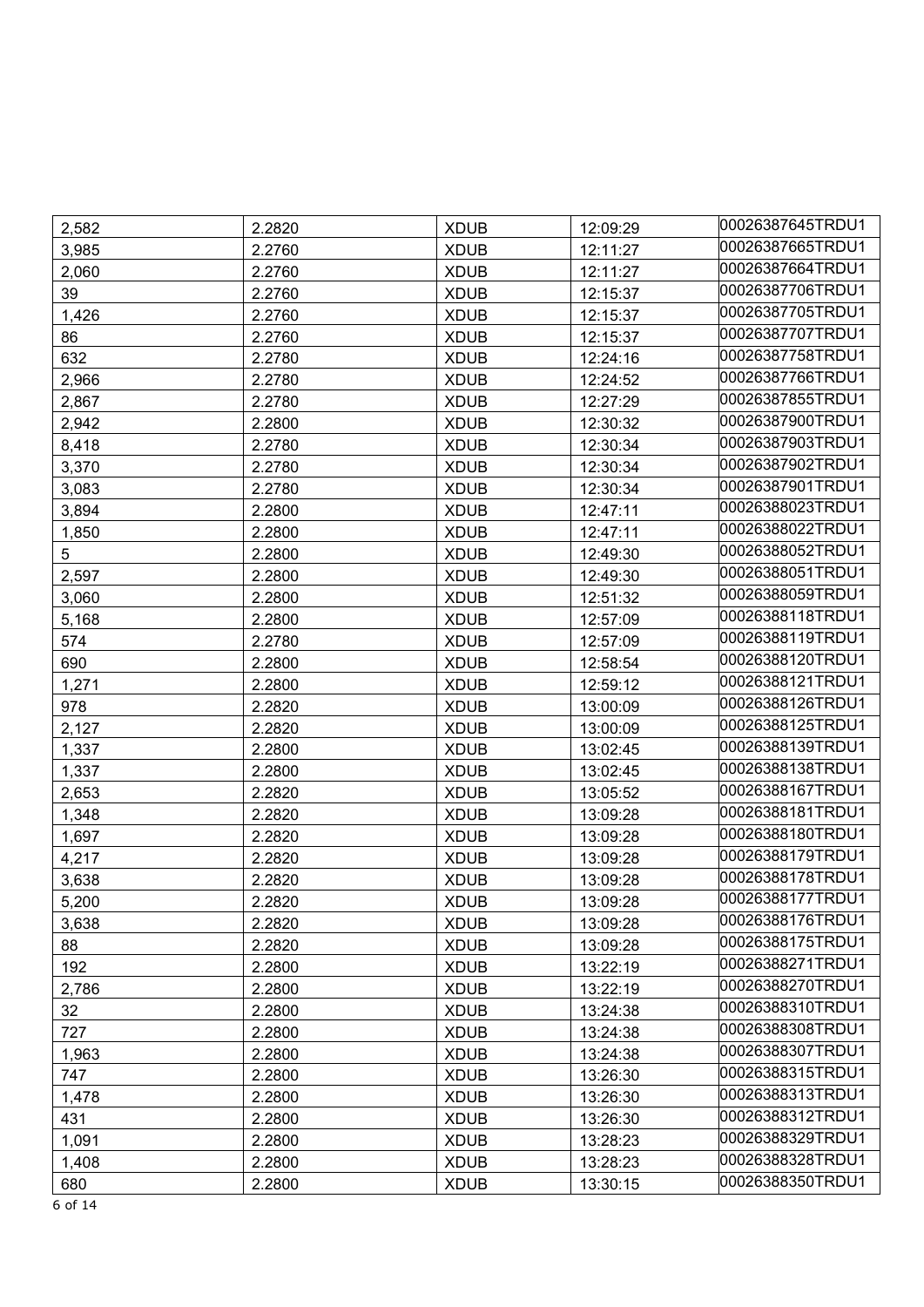| 2,155          | 2.2800 | <b>XDUB</b> | 13:30:15 | 00026388349TRDU1 |
|----------------|--------|-------------|----------|------------------|
| 1,442          | 2.2800 | <b>XDUB</b> | 13:32:21 | 00026388354TRDU1 |
| 1,493          | 2.2800 | <b>XDUB</b> | 13:32:21 | 00026388353TRDU1 |
| 100            | 2.2760 | <b>XDUB</b> | 13:34:10 | 00026388384TRDU1 |
| 1,630          | 2.2760 | <b>XDUB</b> | 13:34:10 | 00026388383TRDU1 |
| 1,730          | 2.2760 | <b>XDUB</b> | 13:34:10 | 00026388382TRDU1 |
| 1,730          | 2.2760 | <b>XDUB</b> | 13:34:10 | 00026388381TRDU1 |
| 2,926          | 2.2780 | <b>XDUB</b> | 13:38:04 | 00026388396TRDU1 |
| $\overline{2}$ | 2.2780 | <b>XDUB</b> | 13:38:15 | 00026388403TRDU1 |
| 2,188          | 2.2780 | <b>XDUB</b> | 13:38:15 | 00026388402TRDU1 |
| 2,188          | 2.2780 | <b>XDUB</b> | 13:38:15 | 00026388404TRDU1 |
| 2,188          | 2.2780 | <b>XDUB</b> | 13:38:19 | 00026388405TRDU1 |
| 1,662          | 2.2740 | <b>XDUB</b> | 13:42:29 | 00026388461TRDU1 |
| 1,355          | 2.2740 | <b>XDUB</b> | 13:42:29 | 00026388460TRDU1 |
| 477            | 2.2740 | <b>XDUB</b> | 13:42:29 | 00026388459TRDU1 |
| 598            | 2.2740 | <b>XDUB</b> | 13:42:29 | 00026388458TRDU1 |
| 1,234          | 2.2740 | <b>XDUB</b> | 13:42:29 | 00026388457TRDU1 |
| 598            | 2.2740 | <b>XDUB</b> | 13:42:29 | 00026388456TRDU1 |
| 3,017          | 2.2740 | <b>XDUB</b> | 13:42:29 | 00026388455TRDU1 |
| 472            | 2.2740 | <b>XDUB</b> | 13:42:29 | 00026388454TRDU1 |
| 1,832          | 2.2740 | <b>XDUB</b> | 13:42:29 | 00026388453TRDU1 |
| 1,158          | 2.2740 | <b>XDUB</b> | 13:42:29 | 00026388462TRDU1 |
| 47             | 2.2740 | <b>XDUB</b> | 13:49:10 | 00026388533TRDU1 |
| 3,829          | 2.2740 | <b>XDUB</b> | 13:49:10 | 00026388532TRDU1 |
| 2,970          | 2.2740 | <b>XDUB</b> | 13:49:10 | 00026388531TRDU1 |
| 2,826          | 2.2740 | <b>XDUB</b> | 13:49:10 | 00026388530TRDU1 |
| 855            | 2.2720 | <b>XDUB</b> | 13:49:29 | 00026388536TRDU1 |
| 1,000          | 2.2780 | <b>XDUB</b> | 13:56:03 | 00026388603TRDU1 |
| 1,135          | 2.2780 | <b>XDUB</b> | 13:56:03 | 00026388602TRDU1 |
| 856            | 2.2780 | <b>XDUB</b> | 13:56:03 | 00026388608TRDU1 |
| 1,000          | 2.2780 | <b>XDUB</b> | 13:56:03 | 00026388607TRDU1 |
| 2,555          | 2.2780 | <b>XDUB</b> | 13:56:03 | 00026388606TRDU1 |
| 1,000          | 2.2780 | <b>XDUB</b> | 13:56:03 | 00026388605TRDU1 |
| 3,555          | 2.2780 | <b>XDUB</b> | 13:56:03 | 00026388604TRDU1 |
| 1,671          | 2.2760 | <b>XDUB</b> | 13:56:49 | 00026388610TRDU1 |
| 1,445          | 2.2760 | <b>XDUB</b> | 13:56:49 | 00026388611TRDU1 |
| 2,666          | 2.2800 | <b>XDUB</b> | 14:08:36 | 00026388750TRDU1 |
| 945            | 2.2760 | <b>XDUB</b> | 14:08:51 | 00026388757TRDU1 |
| 2,717          | 2.2800 | <b>XDUB</b> | 14:10:45 | 00026388774TRDU1 |
| 2,998          | 2.2800 | <b>XDUB</b> | 14:12:22 | 00026388781TRDU1 |
| 2,960          | 2.2800 | <b>XDUB</b> | 14:14:05 | 00026388786TRDU1 |
| 374            | 2.2800 | <b>XDUB</b> | 14:15:46 | 00026388801TRDU1 |
| 432            | 2.2800 | <b>XDUB</b> | 14:15:46 | 00026388800TRDU1 |
| 1,091          | 2.2800 | <b>XDUB</b> | 14:15:46 | 00026388799TRDU1 |
| 908            | 2.2800 | <b>XDUB</b> | 14:15:46 | 00026388798TRDU1 |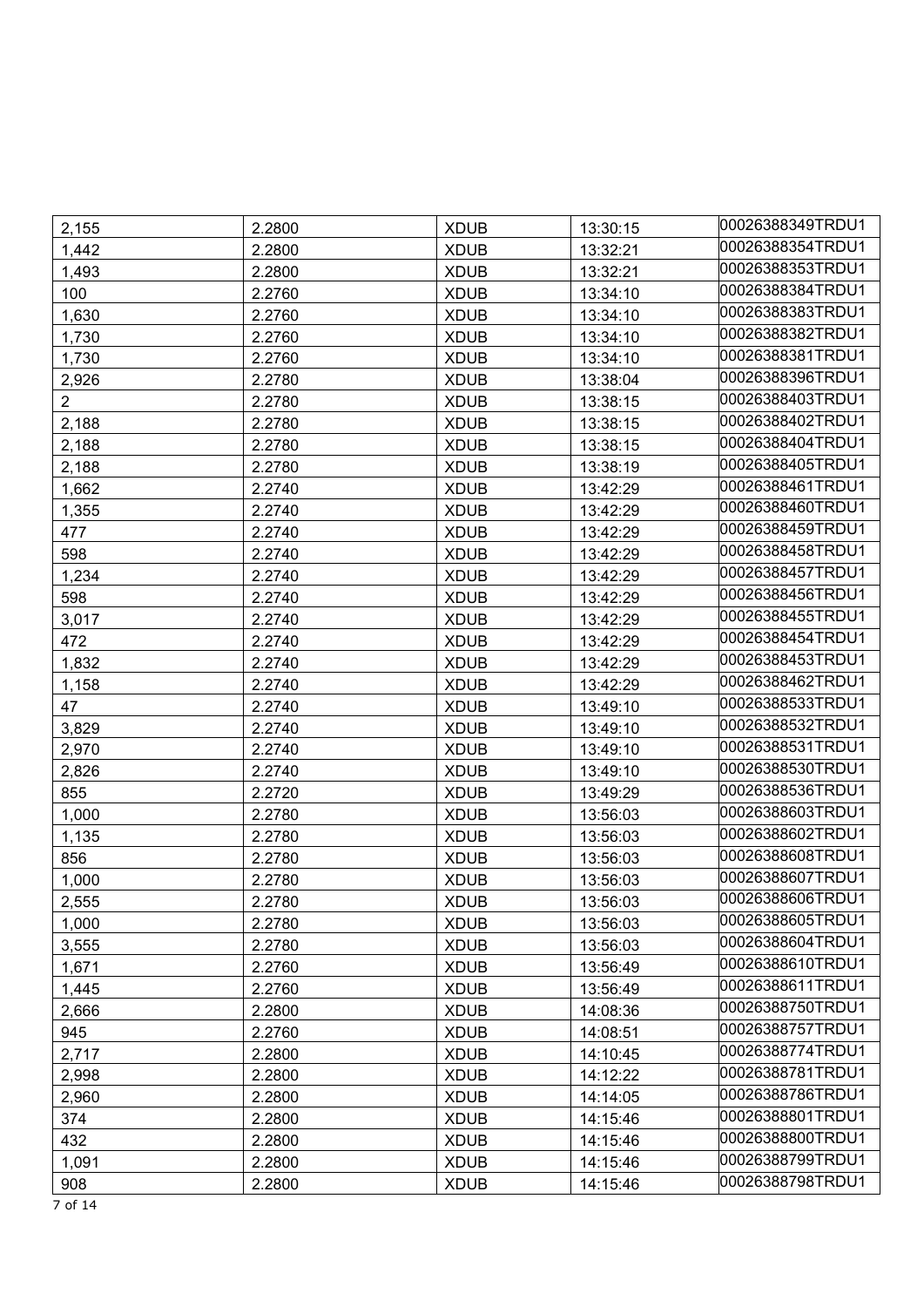| 512   | 2.2800 | <b>XDUB</b> | 14:17:30 | 00026388816TRDU1 |
|-------|--------|-------------|----------|------------------|
| 1,315 | 2.2800 | <b>XDUB</b> | 14:17:30 | 00026388815TRDU1 |
| 808   | 2.2800 | <b>XDUB</b> | 14:17:30 | 00026388814TRDU1 |
| 1,178 | 2.2800 | <b>XDUB</b> | 14:18:54 | 00026388823TRDU1 |
| 370   | 2.2800 | <b>XDUB</b> | 14:19:40 | 00026388835TRDU1 |
| 2,674 | 2.2800 | <b>XDUB</b> | 14:19:58 | 00026388837TRDU1 |
| 1,702 | 2.2780 | <b>XDUB</b> | 14:24:57 | 00026388906TRDU1 |
| 1,703 | 2.2780 | <b>XDUB</b> | 14:24:57 | 00026388905TRDU1 |
| 1,702 | 2.2780 | <b>XDUB</b> | 14:24:57 | 00026388904TRDU1 |
| 1,703 | 2.2780 | <b>XDUB</b> | 14:24:57 | 00026388903TRDU1 |
| 1,702 | 2.2780 | <b>XDUB</b> | 14:24:57 | 00026388902TRDU1 |
| 2,633 | 2.2780 | <b>XDUB</b> | 14:24:57 | 00026388901TRDU1 |
| 1,703 | 2.2780 | <b>XDUB</b> | 14:24:57 | 00026388900TRDU1 |
| 2,266 | 2.2760 | <b>XDUB</b> | 14:25:03 | 00026388908TRDU1 |
| 2,266 | 2.2760 | <b>XDUB</b> | 14:25:03 | 00026388907TRDU1 |
| 2,890 | 2.2740 | <b>XDUB</b> | 14:28:45 | 00026388945TRDU1 |
| 2,949 | 2.2740 | <b>XDUB</b> | 14:28:45 | 00026388941TRDU1 |
| 1,921 | 2.2740 | <b>XDUB</b> | 14:28:45 | 00026388948TRDU1 |
| 969   | 2.2740 | <b>XDUB</b> | 14:28:45 | 00026388947TRDU1 |
| 5,873 | 2.2700 | <b>XDUB</b> | 14:31:22 | 00026389010TRDU1 |
| 2,883 | 2.2800 | <b>XDUB</b> | 14:37:44 | 00026389092TRDU1 |
| 117   | 2.2800 | <b>XDUB</b> | 14:38:49 | 00026389099TRDU1 |
| 1,905 | 2.2800 | <b>XDUB</b> | 14:38:49 | 00026389098TRDU1 |
| 1,024 | 2.2800 | <b>XDUB</b> | 14:38:49 | 00026389097TRDU1 |
| 402   | 2.2760 | <b>XDUB</b> | 14:39:16 | 00026389116TRDU1 |
| 5,254 | 2.2760 | <b>XDUB</b> | 14:39:16 | 00026389115TRDU1 |
| 5,189 | 2.2760 | <b>XDUB</b> | 14:39:16 | 00026389114TRDU1 |
| 424   | 2.2760 | <b>XDUB</b> | 14:39:16 | 00026389113TRDU1 |
| 251   | 2.2760 | <b>XDUB</b> | 14:39:16 | 00026389118TRDU1 |
| 4,787 | 2.2760 | <b>XDUB</b> | 14:39:16 | 00026389117TRDU1 |
| 1,708 | 2.2720 | <b>XDUB</b> | 14:42:12 | 00026389179TRDU1 |
| 1,879 | 2.2720 | <b>XDUB</b> | 14:42:12 | 00026389178TRDU1 |
| 4,042 | 2.2700 | <b>XDUB</b> | 14:43:27 | 00026389197TRDU1 |
| 4,305 | 2.2700 | <b>XDUB</b> | 14:43:27 | 00026389196TRDU1 |
| 1,144 | 2.2740 | <b>XDUB</b> | 14:45:14 | 00026389224TRDU1 |
| 2,604 | 2.2800 | <b>XDUB</b> | 14:49:56 | 00026389269TRDU1 |
| 332   | 2.2780 | <b>XDUB</b> | 14:50:08 | 00026389271TRDU1 |
| 6,037 | 2.2780 | <b>XDUB</b> | 14:50:08 | 00026389270TRDU1 |
| 2,147 | 2.2780 | <b>XDUB</b> | 14:51:00 | 00026389286TRDU1 |
| 1,981 | 2.2780 | <b>XDUB</b> | 14:51:00 | 00026389288TRDU1 |
| 3,558 | 2.2780 | <b>XDUB</b> | 14:51:00 | 00026389287TRDU1 |
| 1     | 2.2800 | <b>XDUB</b> | 14:56:07 | 00026389322TRDU1 |
| 356   | 2.2800 | <b>XDUB</b> | 14:56:07 | 00026389321TRDU1 |
| 1,091 | 2.2800 | <b>XDUB</b> | 14:56:07 | 00026389320TRDU1 |
| 609   | 2.2800 | <b>XDUB</b> | 14:56:07 | 00026389319TRDU1 |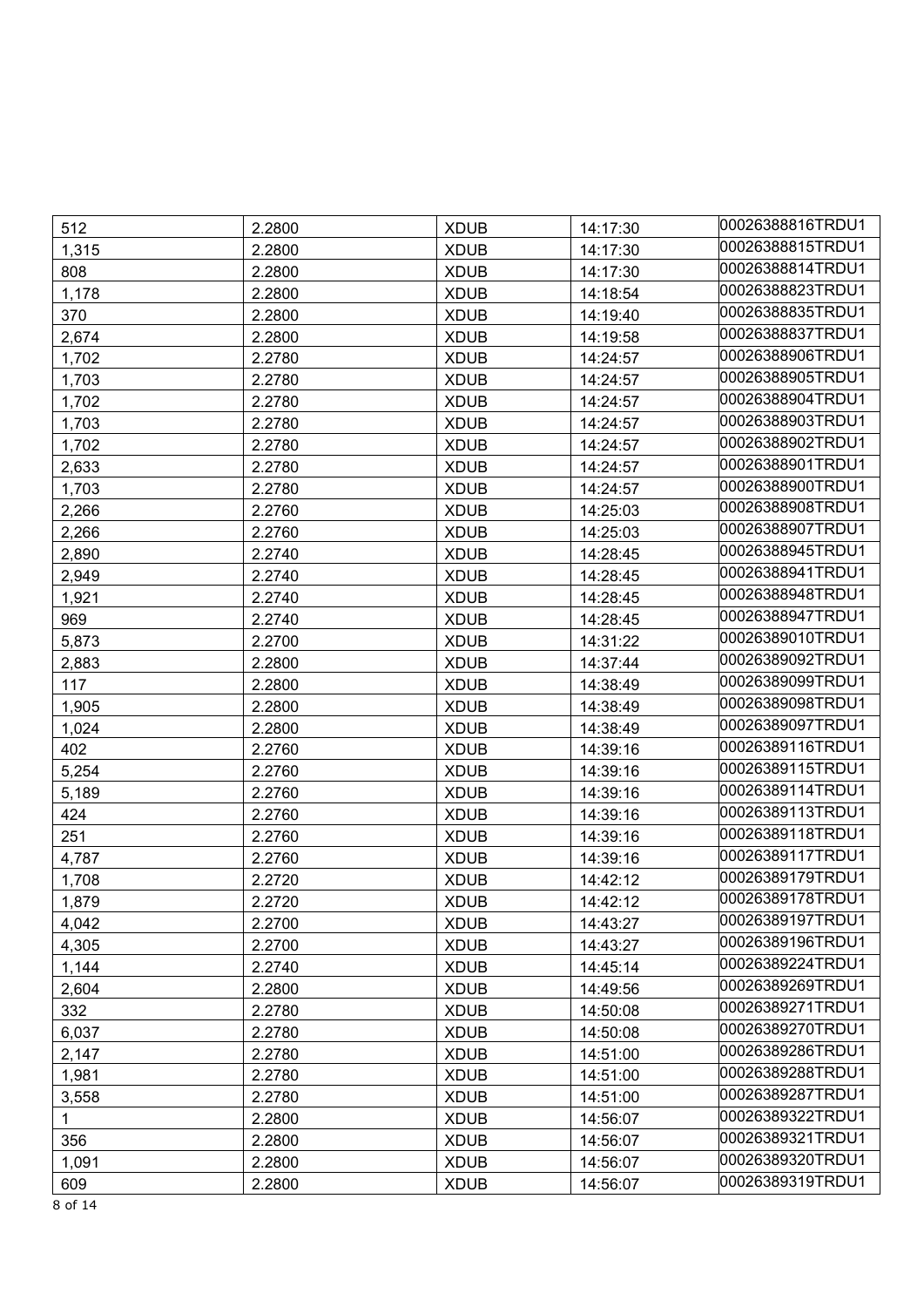| 1,041  | 2.2780 | <b>XDUB</b> | 14:56:55 | 00026389332TRDU1 |
|--------|--------|-------------|----------|------------------|
| 138    | 2.2780 | <b>XDUB</b> | 14:56:56 | 00026389336TRDU1 |
| 1,870  | 2.2780 | <b>XDUB</b> | 14:56:56 | 00026389335TRDU1 |
| 630    | 2.2780 | <b>XDUB</b> | 14:56:56 | 00026389334TRDU1 |
| 906    | 2.2780 | <b>XDUB</b> | 14:56:56 | 00026389333TRDU1 |
| 1,827  | 2.2780 | <b>XDUB</b> | 14:57:01 | 00026389340TRDU1 |
| 122    | 2.2740 | <b>XDUB</b> | 14:58:05 | 00026389344TRDU1 |
| 1,986  | 2.2740 | <b>XDUB</b> | 14:58:05 | 00026389346TRDU1 |
| 1,864  | 2.2740 | <b>XDUB</b> | 14:58:05 | 00026389345TRDU1 |
| 2,108  | 2.2720 | <b>XDUB</b> | 15:00:31 | 00026389358TRDU1 |
| 411    | 2.2720 | <b>XDUB</b> | 15:00:31 | 00026389357TRDU1 |
| 385    | 2.2720 | <b>XDUB</b> | 15:00:31 | 00026389356TRDU1 |
| 217    | 2.2740 | <b>XDUB</b> | 15:04:07 | 00026389394TRDU1 |
| 1,909  | 2.2740 | <b>XDUB</b> | 15:07:12 | 00026389434TRDU1 |
| 990    | 2.2740 | <b>XDUB</b> | 15:07:12 | 00026389433TRDU1 |
| 1,937  | 2.2740 | <b>XDUB</b> | 15:07:12 | 00026389432TRDU1 |
| 785    | 2.2740 | <b>XDUB</b> | 15:07:12 | 00026389431TRDU1 |
| 144    | 2.2740 | <b>XDUB</b> | 15:07:37 | 00026389441TRDU1 |
| 1,793  | 2.2740 | <b>XDUB</b> | 15:07:37 | 00026389440TRDU1 |
| 901    | 2.2740 | <b>XDUB</b> | 15:07:51 | 00026389444TRDU1 |
| 3,109  | 2.2740 | <b>XDUB</b> | 15:07:51 | 00026389446TRDU1 |
| 1,036  | 2.2740 | <b>XDUB</b> | 15:07:51 | 00026389445TRDU1 |
| 201    | 2.2760 | <b>XDUB</b> | 15:11:16 | 00026389470TRDU1 |
| 3,766  | 2.2760 | <b>XDUB</b> | 15:11:16 | 00026389469TRDU1 |
| 3,518  | 2.2760 | <b>XDUB</b> | 15:11:27 | 00026389474TRDU1 |
| 3,100  | 2.2780 | <b>XDUB</b> | 15:13:46 | 00026389523TRDU1 |
| 314    | 2.2780 | <b>XDUB</b> | 15:13:46 | 00026389522TRDU1 |
| 110    | 2.2780 | <b>XDUB</b> | 15:16:12 | 00026389554TRDU1 |
| 283    | 2.2780 | <b>XDUB</b> | 15:16:22 | 00026389563TRDU1 |
| 317    | 2.2780 | <b>XDUB</b> | 15:16:22 | 00026389562TRDU1 |
| 3,285  | 2.2780 | <b>XDUB</b> | 15:16:22 | 00026389561TRDU1 |
| 176    | 2.2780 | <b>XDUB</b> | 15:16:26 | 00026389564TRDU1 |
| 3,846  | 2.2780 | <b>XDUB</b> | 15:17:31 | 00026389576TRDU1 |
| 11,114 | 2.2780 | <b>XDUB</b> | 15:19:02 | 00026389637TRDU1 |
| 3,886  | 2.2780 | <b>XDUB</b> | 15:19:02 | 00026389636TRDU1 |
| 85     | 2.2780 | <b>XDUB</b> | 15:19:08 | 00026389640TRDU1 |
| 2,694  | 2.2780 | <b>XDUB</b> | 15:19:29 | 00026389650TRDU1 |
| 2,723  | 2.2780 | <b>XDUB</b> | 15:20:37 | 00026389667TRDU1 |
| 2,911  | 2.2780 | <b>XDUB</b> | 15:21:47 | 00026389678TRDU1 |
| 2,902  | 2.2800 | <b>XDUB</b> | 15:22:44 | 00026389698TRDU1 |
| 8,623  | 2.2760 | <b>XDUB</b> | 15:24:00 | 00026389708TRDU1 |
| 1,669  | 2.2760 | <b>XDUB</b> | 15:24:00 | 00026389711TRDU1 |
| 6,938  | 2.2760 | <b>XDUB</b> | 15:24:00 | 00026389710TRDU1 |
| 8,623  | 2.2760 | <b>XDUB</b> | 15:24:00 | 00026389709TRDU1 |
| 5,771  | 2.2700 | <b>XDUB</b> | 15:29:59 | 00026389825TRDU1 |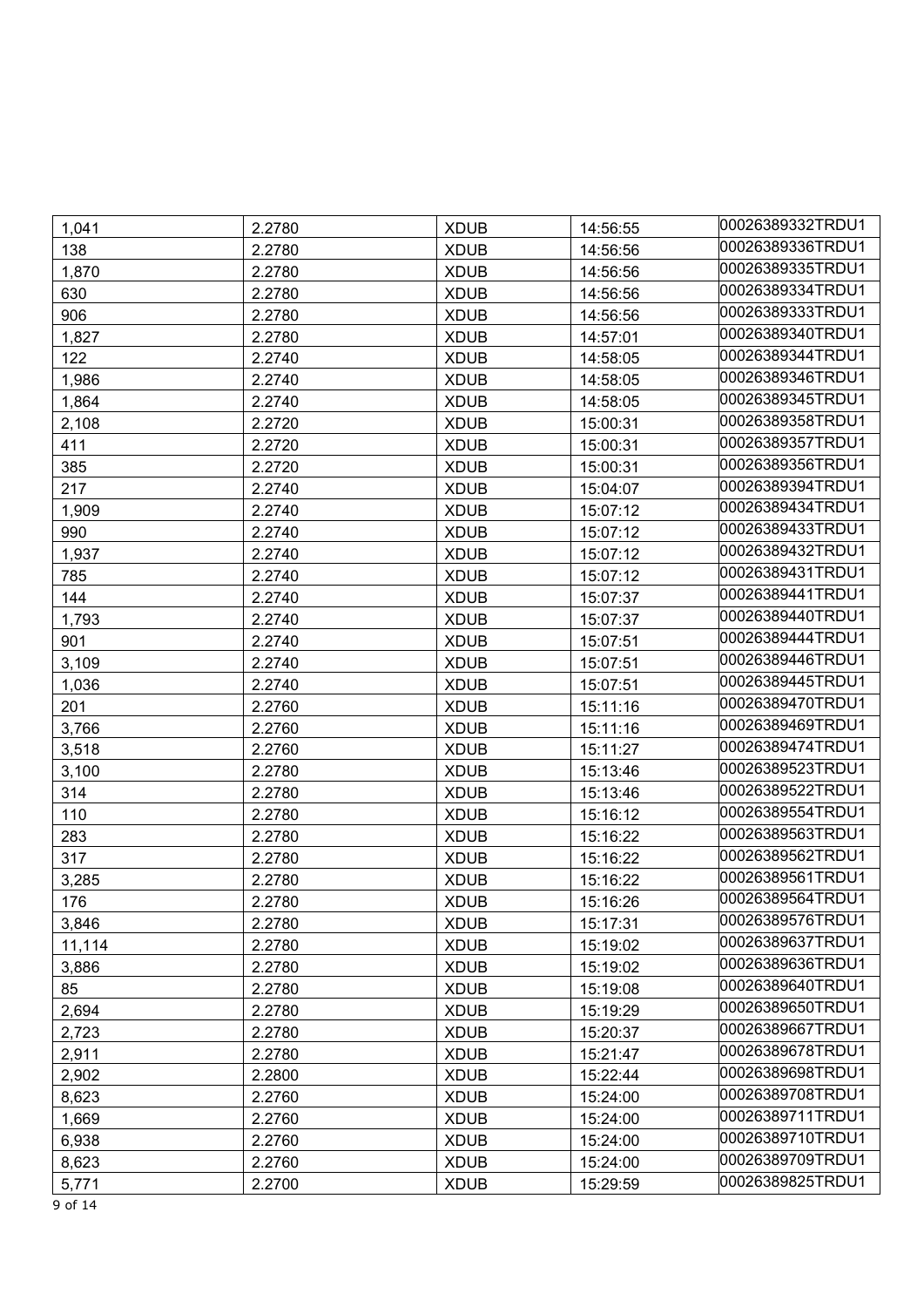| 1,869 | 2.2700 | <b>XDUB</b> | 15:29:59 | 00026389824TRDU1 |
|-------|--------|-------------|----------|------------------|
| 3,294 | 2.2700 | <b>XDUB</b> | 15:29:59 | 00026389823TRDU1 |
| 298   | 2.2700 | <b>XDUB</b> | 15:29:59 | 00026389828TRDU1 |
| 1,385 | 2.2700 | <b>XDUB</b> | 15:29:59 | 00026389827TRDU1 |
| 1,869 | 2.2700 | <b>XDUB</b> | 15:29:59 | 00026389826TRDU1 |
| 3,249 | 2.2640 | <b>XDUB</b> | 15:34:29 | 00026389956TRDU1 |
| 916   | 2.2600 | <b>XDUB</b> | 15:34:34 | 00026389961TRDU1 |
| 3,250 | 2.2700 | <b>XDUB</b> | 15:43:18 | 00026390210TRDU1 |
| 2,600 | 2.2700 | <b>XDUB</b> | 15:43:18 | 00026390209TRDU1 |
| 1,903 | 2.2680 | <b>XDUB</b> | 15:43:32 | 00026390222TRDU1 |
| 1,903 | 2.2680 | <b>XDUB</b> | 15:43:33 | 00026390224TRDU1 |
| 1,903 | 2.2680 | <b>XDUB</b> | 15:43:42 | 00026390240TRDU1 |
| 1,173 | 2.2700 | <b>XDUB</b> | 15:46:03 | 00026390299TRDU1 |
| 351   | 2.2700 | <b>XDUB</b> | 15:46:03 | 00026390298TRDU1 |
| 1,062 | 2.2700 | <b>XDUB</b> | 15:46:03 | 00026390297TRDU1 |
| 2,846 | 2.2720 | <b>XDUB</b> | 15:46:54 | 00026390318TRDU1 |
| 2,868 | 2.2800 | <b>XDUB</b> | 15:48:37 | 00026390353TRDU1 |
| 2,622 | 2.2800 | <b>XDUB</b> | 15:49:08 | 00026390355TRDU1 |
| 431   | 2.2780 | <b>XDUB</b> | 15:50:09 | 00026390381TRDU1 |
| 380   | 2.2780 | <b>XDUB</b> | 15:50:09 | 00026390380TRDU1 |
| 139   | 2.2800 | <b>XDUB</b> | 15:51:12 | 00026390396TRDU1 |
| 2,446 | 2.2800 | <b>XDUB</b> | 15:51:12 | 00026390395TRDU1 |
| 2,835 | 2.2800 | <b>XDUB</b> | 15:51:29 | 00026390411TRDU1 |
| 281   | 2.2780 | <b>XDUB</b> | 15:51:30 | 00026390412TRDU1 |
| 1,614 | 2.2780 | <b>XDUB</b> | 15:51:30 | 00026390416TRDU1 |
| 6,399 | 2.2780 | <b>XDUB</b> | 15:51:30 | 00026390415TRDU1 |
| 1,542 | 2.2780 | <b>XDUB</b> | 15:51:30 | 00026390414TRDU1 |
| 2,621 | 2.2780 | <b>XDUB</b> | 15:51:30 | 00026390413TRDU1 |
| 122   | 2.2780 | <b>XDUB</b> | 15:51:30 | 00026390418TRDU1 |
| 2,954 | 2.2780 | <b>XDUB</b> | 15:51:30 | 00026390417TRDU1 |
| 2,644 | 2.2780 | <b>XDUB</b> | 15:51:30 | 00026390419TRDU1 |
| 329   | 2.2760 | <b>XDUB</b> | 15:51:32 | 00026390420TRDU1 |
| 850   | 2.2780 | <b>XDUB</b> | 15:59:24 | 00026390587TRDU1 |
| 1,861 | 2.2780 | <b>XDUB</b> | 15:59:24 | 00026390586TRDU1 |
| 1     | 2.2780 | <b>XDUB</b> | 15:59:24 | 00026390585TRDU1 |
| 397   | 2.2780 | <b>XDUB</b> | 15:59:24 | 00026390584TRDU1 |
| 958   | 2.2780 | <b>XDUB</b> | 16:00:40 | 00026390619TRDU1 |
| 1,197 | 2.2780 | <b>XDUB</b> | 16:00:40 | 00026390618TRDU1 |
| 728   | 2.2780 | <b>XDUB</b> | 16:00:40 | 00026390617TRDU1 |
| 1,115 | 2.2780 | <b>XDUB</b> | 16:01:45 | 00026390647TRDU1 |
| 1,704 | 2.2780 | <b>XDUB</b> | 16:02:59 | 00026390685TRDU1 |
| 3,568 | 2.2780 | <b>XDUB</b> | 16:03:26 | 00026390689TRDU1 |
| 582   | 2.2780 | <b>XDUB</b> | 16:03:58 | 00026390704TRDU1 |
| 2,798 | 2.2780 | <b>XDUB</b> | 16:07:28 | 00026390784TRDU1 |
| 9,294 | 2.2780 | <b>XDUB</b> | 16:07:28 | 00026390783TRDU1 |